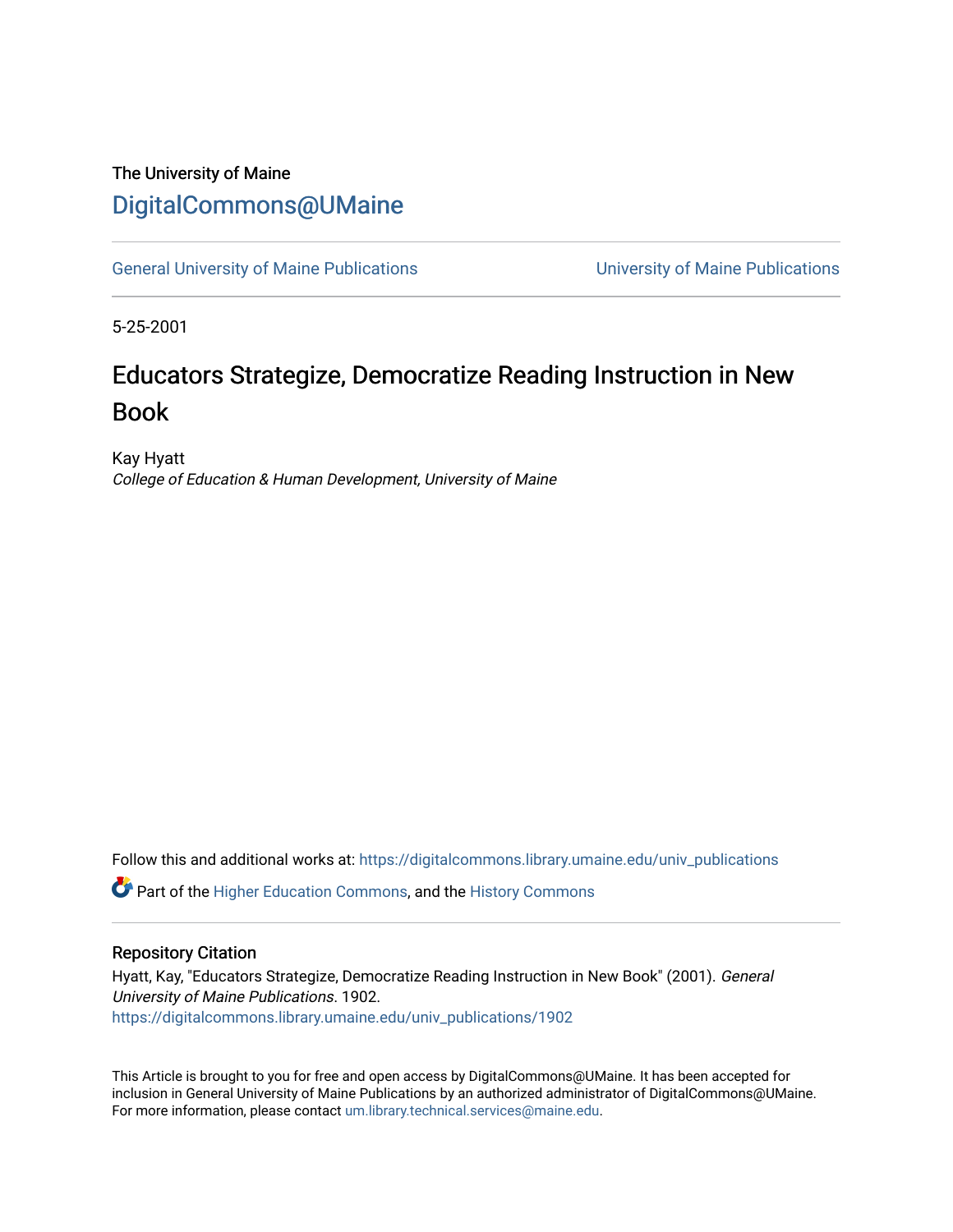# COLLEGE OF EDUCATION **& HUMAN DEVELOPMENT**

**Selected News Releases** 

### **Educators Strategize, Democratize Reading Instruction in New Book**

ORONO, Maine – What is learned must be taught, and the need for active, sustained instruction in reading doesn't end when students grasp the basics in elementary school. That's the bottom line of a new book that illustrates how to do more than simply throw required reading books at adolescents in the nation's middle and high schools.

Reading instruction falls by the wayside when students need it most, according to the authors of *Strategic Reading: Guiding Students to Lifelong Literacy 6-12* (Heinemann 2001). The result of collaboration between a University of Maine faculty member and two Maine public school educators, the book examines major theoretical implications and issues surrounding teaching and learning. It also presents a model for teaching reading through high school and dozens of instructional strategies to help students comprehend *what* they are reading, understand *how* they are learning and appreciate *why* it is important.

*Strategic Reading* is about the democratic process of sharing expert knowledge and working collaboratively to give students the power of language – by developing skills to build on what they already know and can do to make sense out of unfamiliar concepts and tackle challenging, new text. The teacher's role, say the authors, is not to teach the book, but to teach the processes students need to understand different textual conventions, genres and themes in ways that are socially significant to them, their current concerns and interests.

Students' reading skills don't automatically grow to meet the demand of more difficult reading matter as they work their way through middle and high school, notes lead author Jeffrey Wilhelm, associate professor of literacy at UMaine.

"Text is conventional," he says. "We all keep bumping up against new and increasingly complex text. That's why we need to learn the skills to read throughout a lifetime."

Co-authors are Tanya Baker, an English teacher at Brewer High School, and Julie Dube, principal at Medway Middle School and a former English teacher and dean of students at Old Town High School. Both are currently working on doctorate degrees at UMaine, Baker in literacy and Dube in educational leadership.

The book grew from collaboration and shared teaching among the authors. Brewer and Old Town are members of the Penobscot River Educational Partnership: A Professional Development Network. The network is comprised of six area school districts UMaine through the College of Education and Human Development. It works collaboratively to develop and share ideas and resources to promote the professional development of future and practicing teachers in areas such as technology, curriculum development, assessment practices and research. Baker and Dube are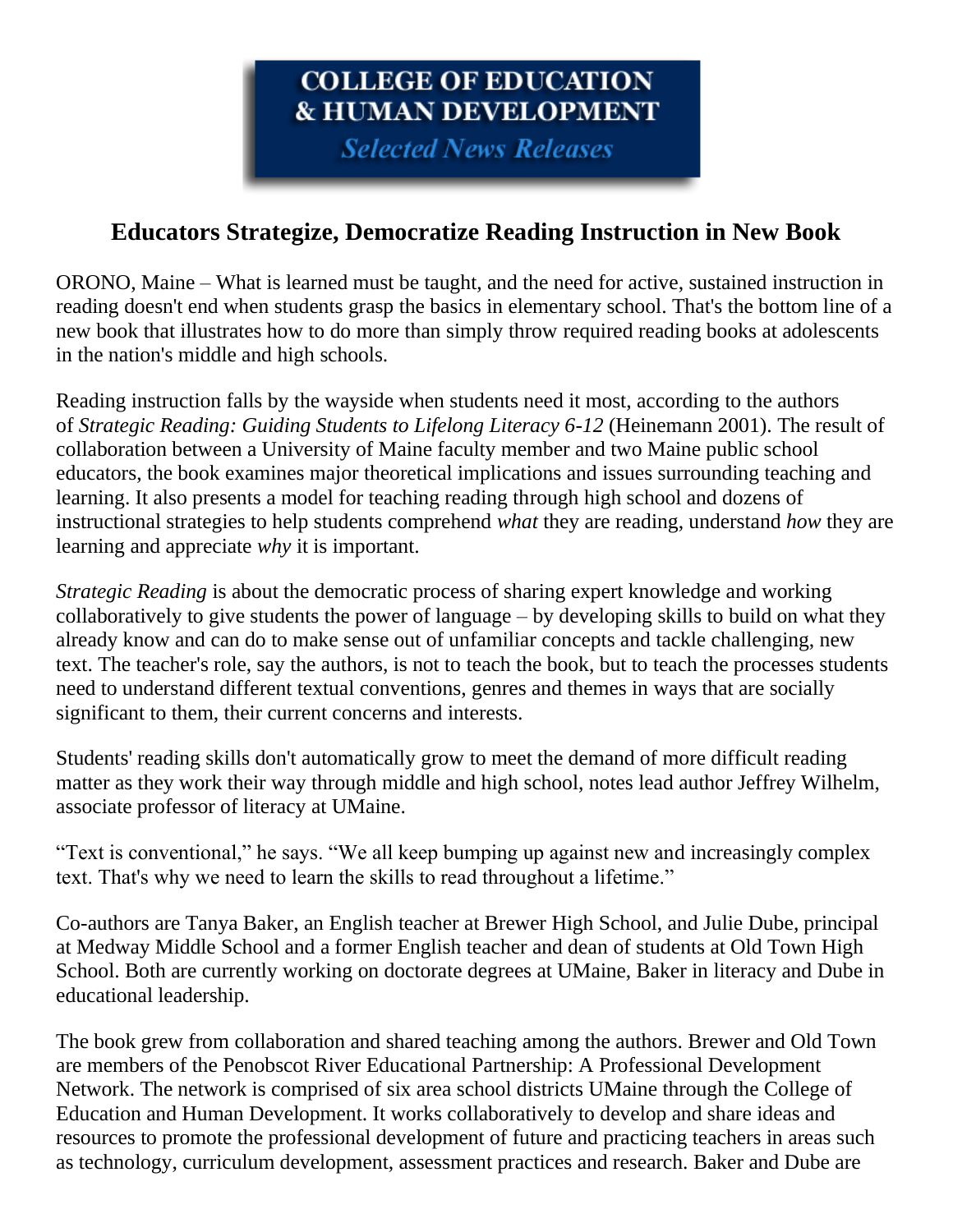also fellows of the Maine Writing Project, an affiliate of the National Writing Project. Wilhelm founded the state writing project in 1997 and serves as its director.

The authors write with an authoritative voice and experience because they tried all the strategies in their classrooms, individually and team teaching together.

"Collaboration in educational endeavors is important," says Wilhelm. "People working together can know more, achieve more and become more than they could be if they worked alone. This is one of the points of our book and one we embody in our own work together."

Students aren't interested in being readers simply for reading's sake, according to Baker. They want to read, she says, because they are making connections to what they consider important and how they react to the world.

"We shouldn't take reading for granted just because a student has reached middle school or high school," says Dube. "We need to actively assist them to continue building skills, not just give them harder books."

The most typical instruction for older students is listening to what a teacher tells them, repeating it on tests and being evaluated. It is expecting accountability without the requisite teaching, without providing students with the knowledge and skills to succeed with more complex tasks, according to the authors.

The authors outline a system that requires explicit modeling and teaching of a reading strategy, collaborative learning, and active and sustained support that enables students to independently apply and use a strategy when and how it is needed.

They call for classrooms where students are not just taught strategies necessary to comprehending and conversing with new kinds of tasks and texts. Students, the authors say, should also be encouraged to discuss the politics presented in a text, express different viewpoints, consider the implications of prejudice and influence in a democracy, and relate these factors to a variety of circumstances.

Politicized teaching is more respectful of students, the authors claim, because it recognizes that they are important and have the ability to understand, negotiate, embrace and resist. And, the educators emphasize, such interactive instruction grants students responsibility as it lends them expertise.

"We want our goals to be clear to our students and open to discussion," say the authors. "We want to let students know where we are going and why, and we want them to build and apply their own politics and critical standards to everything we do."

**Released**:May 25, 2001 **Contact:** Kay Hyatt, (207) 581-2761